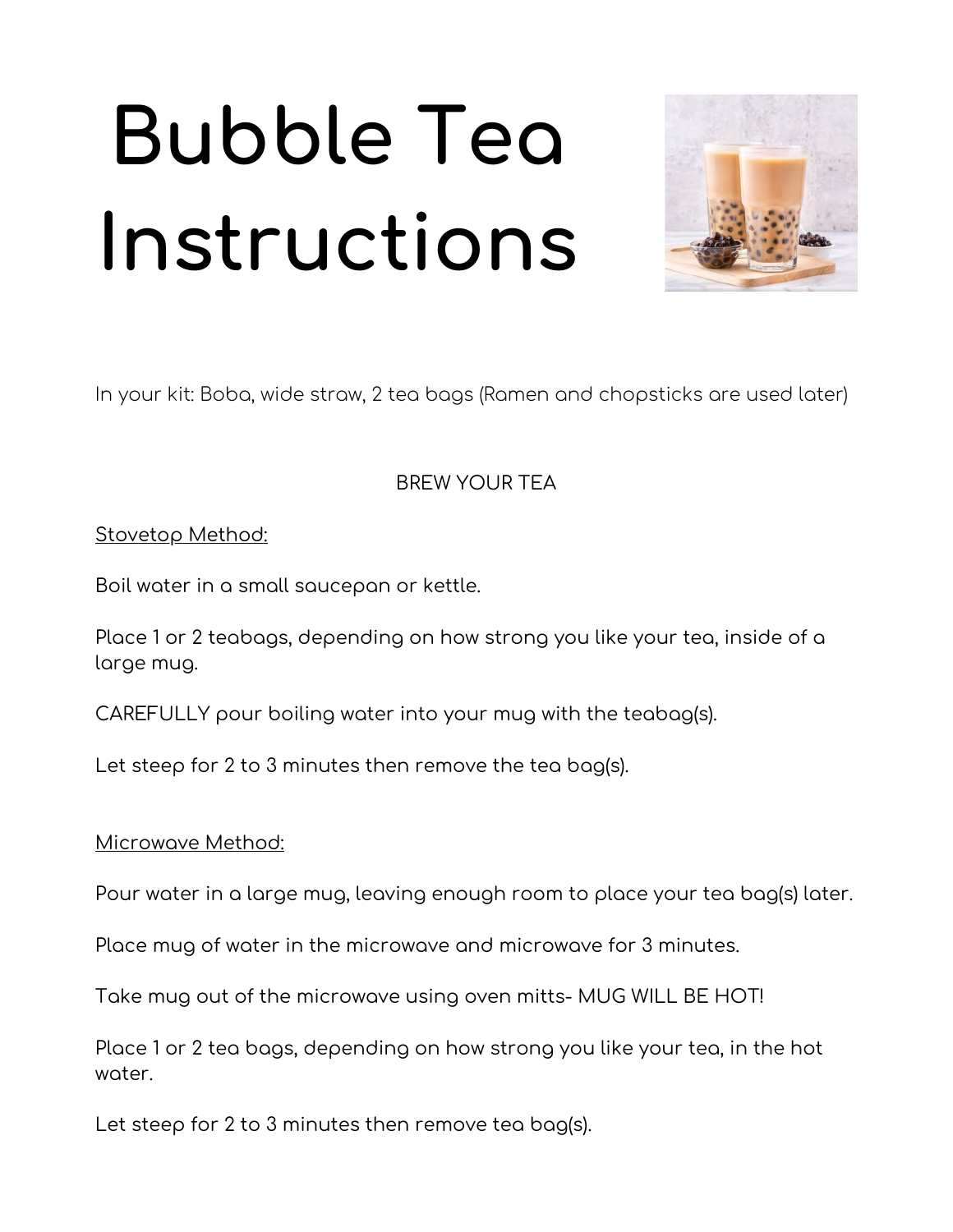## COOK YOUR BOBA

#### Stovetop method:

Fill a saucepan with 6-8 cups of water, and put it on the stove on high heat.

 Once the water starts boiling, place your tapioca pearls into the water. Stir the bubbles with a spoon to keep them from sticking together.

 Once the pearls float to the top of the water, lower the heat of the stove to medium, put the lid on the saucepan and let the pearls cook for about 5 minutes.

 Start checking the pearls for your preferred doneness by scooping out one and (carefully!) chewing it. If you like your pearls a little chewier, turn off the heat and proceed to the next step. If you like them a little softer, let the water boil for another 2-3 minutes and check them again.

 Remove the saucepan from the heat and drain the pearls into a colander. Rinse with cold water.

 If you want your pearls and finished drink to be sweet, put the warm tapioca pearls in a bowl and stir in a couple of spoonfuls of plain sugar, brown sugar, honey, or other sweetener. Let them sit while you assemble the rest of your drink ingredients.

#### Microwave method:

 (Note: microwave tapioca pearls usually turn out a little chewier. If you prefer your pearls on the soft side, use the stove.)

In a microwave-safe mug, pour in 3/4 cup of water and microwave on high for 3 minutes.

Take the mug of boiling water out of the microwave using an oven mitt.

 Pour 1/4 cup of tapioca pearls in the hot water and put the mug back in the microwave and microwave on high for 1 minute.

Take the mug out of the microwave and cover with a plate for 1 minute.

Drain the pearls into a colander, rinse with cold water.

 If you want your pearls and finished drink to be sweet, put the warm tapioca pearls in a bowl and stir in a couple of spoonfuls of plain sugar, brown sugar, honey, or other sweetener.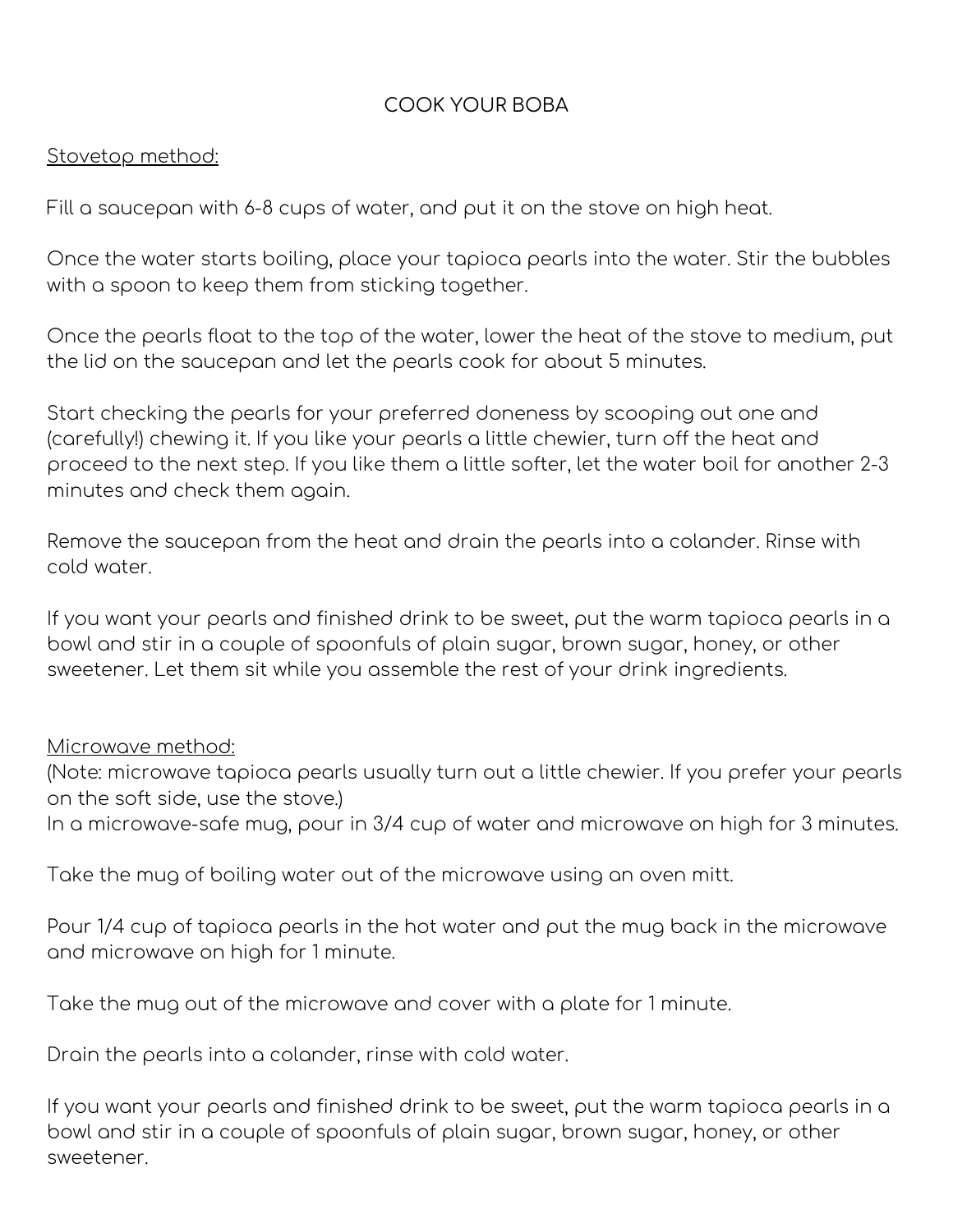## **ASSEMBLE YOUR DRINK**

Using a spoon, put the tapioca pearls at the bottom of your cup.

Pour in your prepared tea in your cup on top of the pearls.

Add your ice and milk if you choose to have either.

Put in your straw, give everything a stir, and enjoy your tea!

Note:

 Cooked tapioca pearls need special storage, otherwise they get hard and unappetizing. If you have extra cooked tapioca pearls, they can be stored in sugar syrup for 1-2 days. Make sugar syrup by boiling 1/2 cup of water on the stove or in the microwave. Add in 1/2 cup of sugar, and stir until dissolved. Remove from the heat and let cool. Put the pearls and syrup in an airtight container and store in the refrigerator. Uncooked tapioca pearls can be kept in an airtight container for 1-2 months.

# **FLIP THIS PAGE OVER FOR RAMEN IDEAS!**